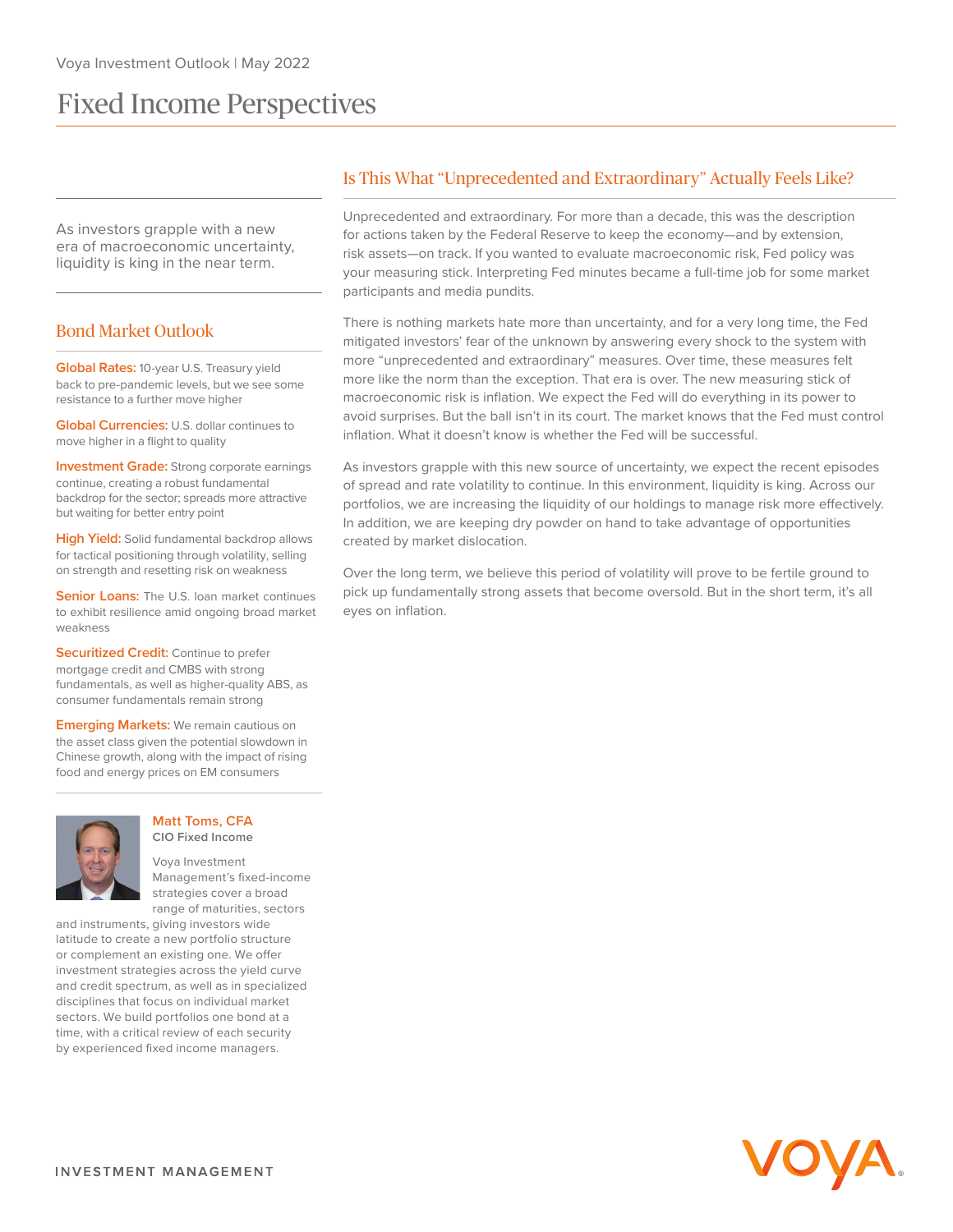## Rates, Spreads and Yields



As of 04/30/22. Source: Bloomberg, Bloomberg/Barclays, JPMorgan and Voya. **Past performance is no guarantee of future results**.

## Sector Outlooks

#### **Global Rates and Currencies**

Amid the ongoing volatility, it's important to step back and take stock of the longer-term picture: the recent uptick in the 10-year Treasury yield (while swift and severe) has only brought us back to pre-pandemic levels. Zoom out even further, and yields remain near their lowest levels of the past 40 years.

The move higher in rates was not limited to the U.S., as German and Japanese government bond yields also continued to climb. However, the euro and yen continued to weaken against the dollar. The ECB has also found a hawkish tone to combat rising inflation in the euro area. The market is now pricing in 80 basis points of hikes by the ECB through year-end.

## **Investment Grade (IG) Corporates**

Earnings remain strong on average. With 86% of S&P 500 companies reporting 1Q22 results (as of May 6, 2022), 79% exceeded earnings expectations and 74% beat revenue expectations. Profit margins continue to come under some pressure, but they still look healthy overall as companies pass along higher prices to end users. Valuations are more attractive, with spreads having widened out further, but we are waiting for a better entry point given the continued macro-driven volatility. At the sector level, we continue to like utilities and financials, maintaining a defensive posture given broader macroeconomic uncertainty. In addition, financials provide a hedge against higher rates.

## **High Yield Corporates**

High yield sold off with other risk assets in April, with CCC and BB rated bonds underperforming. B-rated bonds were the best house in a bad neighborhood. At the issuer level, we continue to see increased dispersion in financial results, as investors are

punishing companies that miss earnings. High yield looks cheaper as spreads are now pricing in a material slowdown and some defaults, but spreads are still not indicating recession risk. From a positioning standpoint, we are overweight building products, independent energy, and media and entertainment. We are underweight financials and consumer cyclicals. Overall, we are seeking yield with duration roughly below index; given the heightened uncertainty, we are trying to be surgical about where we take on duration risk.

#### **Senior Loans**

The U.S. loan market continued to exhibit resilience amid ongoing broad market weakness, as the Index registered a gain of 22 bps in April. The asset class has fared considerably better than both bonds and equities, which have experienced sharp losses in 2022.

Performance among rating cohorts continued to reflect a risk-off tone. BB rated loans were on top of the leaderboard for a second consecutive month. From a market technicals perspective, newissue activity increased relative to the muted levels experienced in the last two months. In April, total issuance was \$35.5 billion, more than double March's tally of just \$17.3 billion and well ahead of February's \$23.9 billion. Arrangers syndicated a healthy slate of M&A-related deals, which represented approximately 51% of all transaction volume.

## **Securitized Credit**

Collateralized loan obligations (CLOs) outperformed in April, and we see room for this to continue due to reduced issuance, attractive yields and investors' healthy appetite for floating-rate/ low-duration assets. We favor tier-1 managers and clean collateral pools with shorter spread duration, especially for positions with lower credit quality.